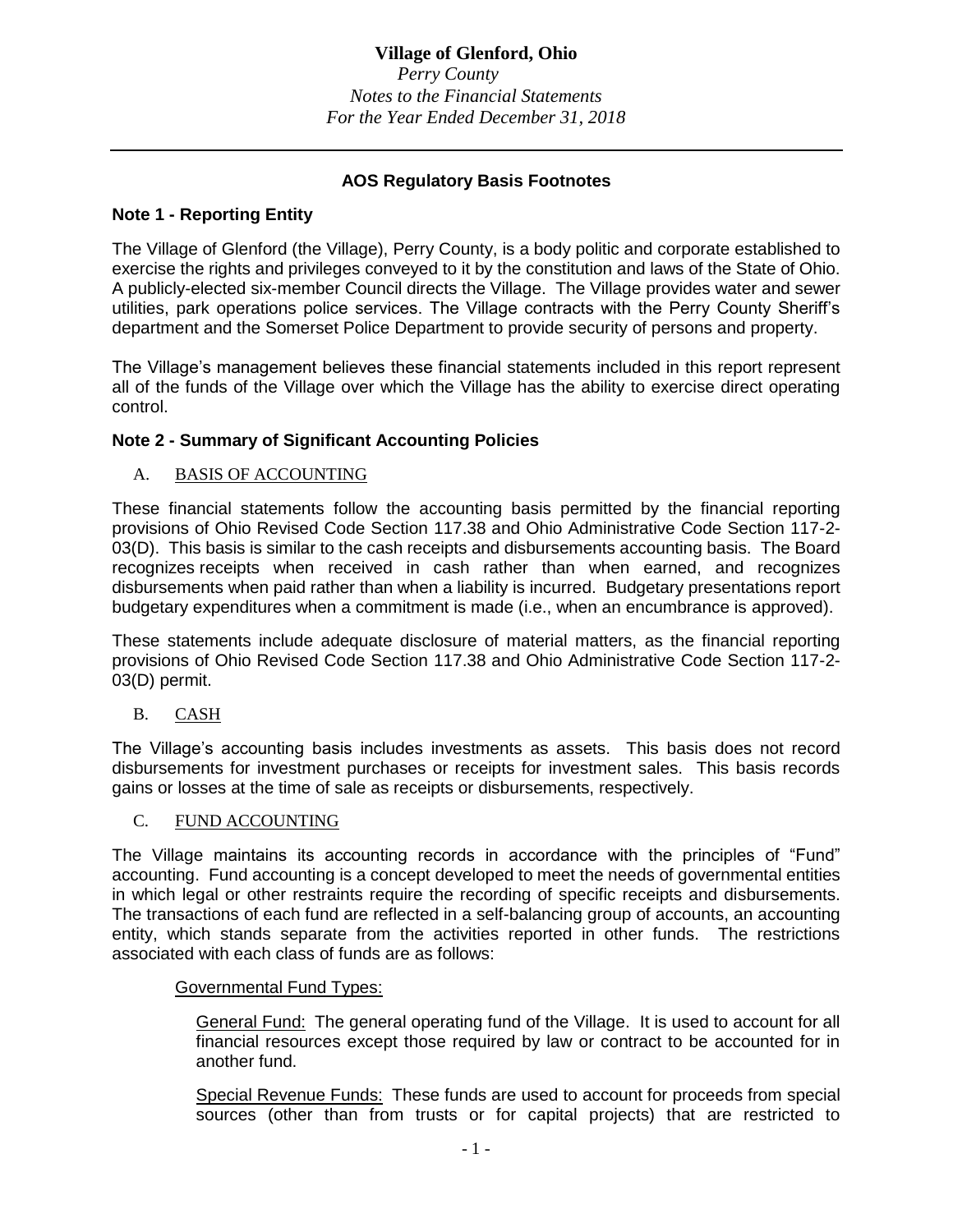expenditures for specific purposes. The Village has the following significant Special Revenue funds:

- Street Construction, Maintenance and Repair Fund–Receives gasoline, motor vehicle excise taxes, motor vehicle registration and 1 mil property tax for constructing, maintaining and repairing Village roads.
- State Highway Fund This fund receives gasoline tax and motor vehicle tax money for constructing, maintaining, and repairing state highways within the Village.
- Parks Donations and contribution for operation, maintenance and specific park projects.

Enterprise Funds: These funds account for operations that are similar to private business enterprises, where management intends to recover the significant costs of providing certain goods or services through user charges. The Village had the following significant Enterprise Funds:

- Water Fund This fund receives charges for services from residents to cover water service costs.
- Sewer Fund This fund receives charges for services from residents to cover water service costs.

# D. BUDGETARY PROCESS

The Ohio Revised Code requires that each fund (except certain agency funds) be budgeted annually.

1. Appropriations

Budgetary expenditures (that is, disbursements and encumbrances) may not exceed appropriations at the fund, function or object level of control, and appropriations may not exceed estimated resources. The Village Council must annually approve appropriation measures and subsequent amendments. Unencumbered appropriations lapse at year end.

2. Estimated Resources

Estimated resources include estimates of cash to be received (budgeted receipts) plus unencumbered cash as of January 1. The County Budget Commission must approve estimated resources.

3. Encumbrances

The Ohio Revised Code requires the Village to reserve (encumber) appropriations when individual commitments are made. Encumbrances outstanding at year end are carried over, and need not be re-appropriated.

#### E. FUND BALANCE

Fund balance is divided into five classifications based primarily on the extent to which the Village must observe constraints imposed upon the use of its governmental-fund resources. The classifications are as follows: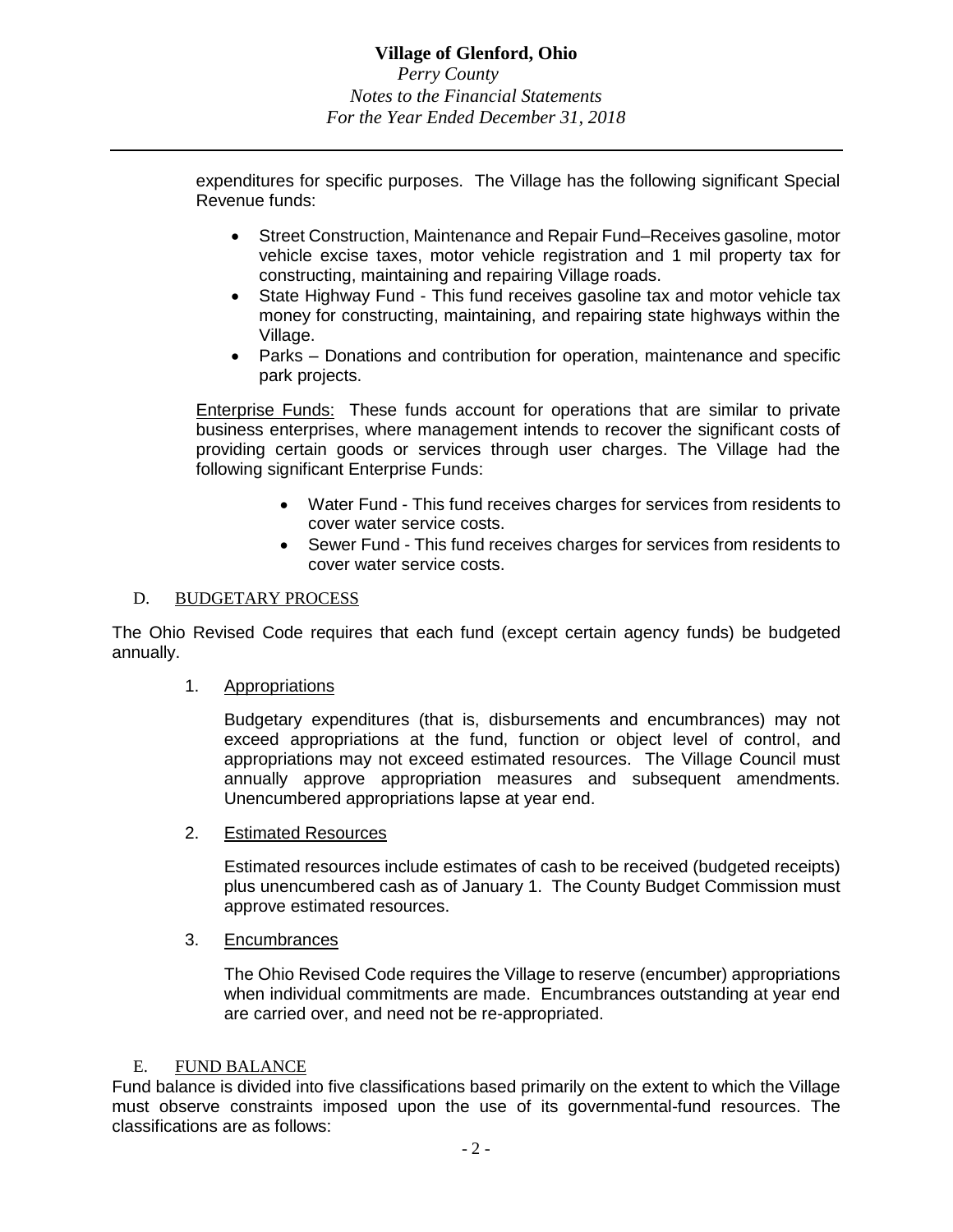## 1. Non-spendable

The Village classifies assets as *non-spendable* when legally or contractually required to maintain the amounts intact.

## 2. Restricted

Fund balance is *restricted* when constraints placed on the use of resources are either externally imposed by creditors (such as through debt covenants), grantors, contributors, or laws or regulations of other governments; or is imposed by law through constitutional provisions.

## 3. Committed

Council can *commit* amounts via formal action (resolution). The Village must adhere to these commitments unless the Council amends the resolution. Committed fund balance also incorporates contractual obligations to the extent that existing resources in the fund have been specifically committed to satisfy contractual requirements.

## 4. Assigned

Assigned fund balances are intended for specific purposes but do not meet the criteria to be classified as *restricted* or *committed*. Governmental funds other than the general fund report all fund balances as *assigned* unless they are restricted or committed. In the general fund, *assigned* amounts represent intended uses established by Village Council or a Village official delegated that authority by resolution, or by State Statute.

## 5. Unassigned

Unassigned fund balance is the residual classification for the general fund and includes amounts not included in the other classifications. In other governmental funds, the unassigned classification is used only to report a deficit balance.

The Village applies restricted resources first when expenditures are incurred for purposes for which either restricted or unrestricted (committed, assigned, and unassigned) amounts are available. Similarly, within unrestricted fund balance, committed amounts are reduced first followed by assigned, and then unassigned amounts when expenditures are incurred for purposes for which amounts in any of the unrestricted fund balance classifications could be used.

## F. PROPERTY, PLANT AND EQUIPMENT

Acquisitions of property, plant and equipment are recorded as capital outlay disbursements when paid. These items are not reflected as assets on the accompanying financial statements.

# G. DEPOSITS - EQUITY IN POOLED CASH AND CASH EQUIVALENTS

The Village maintains a cash and investment pool used by all funds. The Ohio Revised Code prescribes allowable deposits and investments. Deposits are insured by the Federal Deposit Insurance Corporation.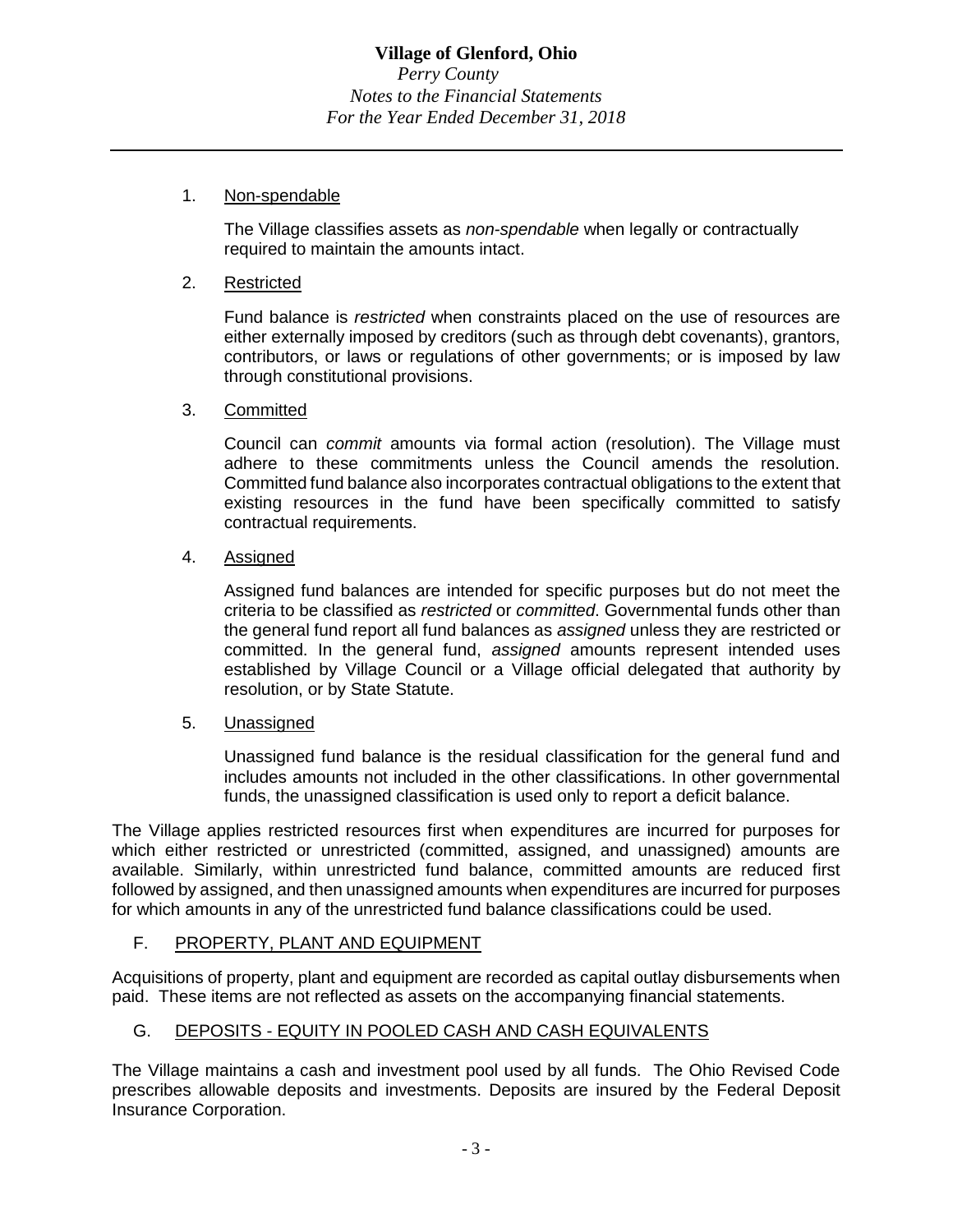*Perry County Notes to the Financial Statements For the Year Ended December 31, 2018*

# H. CAPITAL ASSETS

The Village records disbursements for acquisitions of property, plant, and equipment when paid. The accompanying financial statements do not report these items as assets.

## **Note 3 - Compliance**

The Village is compliant with the Auditor of State requirements.

### **Note 4 - Budgetary Activity**

| аускаг у тосгогу                  |                 |           |                   |
|-----------------------------------|-----------------|-----------|-------------------|
| 2018 Budgeted vs. Actual Receipts |                 |           |                   |
|                                   | <b>Budgeted</b> | Actual    |                   |
| Fund Type                         | Receipts        | Receipts  | Variance          |
| General                           | \$17,090        | \$19,427  | \$2,337           |
| Special Revenue                   | 10,570          | 12,134    | 1,564             |
| Debt Service                      |                 |           | $\theta$          |
| <b>Capital Projects</b>           |                 |           | $\theta$          |
| Enterprise                        | 145,425         | 146,824   | 1,399             |
| <b>Internal Service</b>           |                 |           | $\mathbf{\Omega}$ |
| Permanent                         |                 |           | $\mathcal{L}$     |
| Fiduciary                         |                 |           | $\Omega$          |
| Total                             | \$173,085       | \$178,385 | \$5,300           |
|                                   |                 |           |                   |

| 2018 Budgeted vs. Actual Budgetary Basis Expenditures |                      |                  |          |  |
|-------------------------------------------------------|----------------------|------------------|----------|--|
|                                                       | Appropriation        | <b>Budgetary</b> |          |  |
| Fund Type                                             | Authority            | Expenditures     | Variance |  |
| General                                               | \$15,296<br>\$20,559 |                  | \$5,263  |  |
| <b>Special Revenue</b>                                | 16,530               | 7,811            |          |  |
| Debt Service                                          |                      |                  | $\theta$ |  |
| Capital Projects                                      |                      |                  | 0        |  |
| Enterprise                                            | 161,719              | 127,999          | 33,720   |  |
| <b>Internal Service</b>                               |                      |                  | $\theta$ |  |
| Permanent                                             |                      |                  | $\left($ |  |
| Fiduciary                                             |                      |                  | $\theta$ |  |
| Total                                                 | \$198,807            | \$151,106        | \$47,701 |  |
|                                                       |                      |                  |          |  |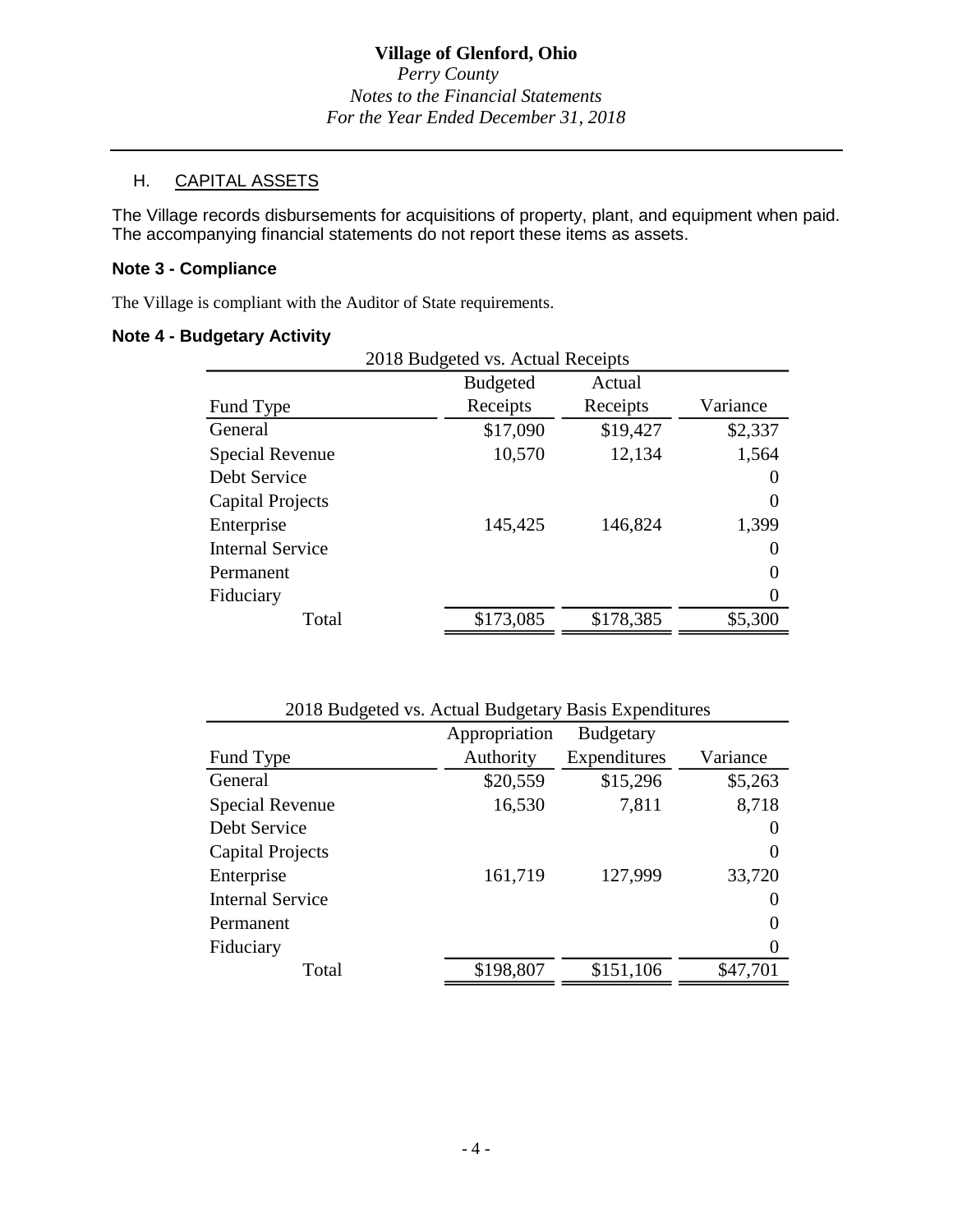# **Village of Glenford, Ohio**

*Perry County Notes to the Financial Statements For the Year Ended December 31, 2018*

### **Note 5 – Deposits and Investments**

The Village maintains a deposit and investments pool all funds use. The Ohio Revised Code prescribes allowable deposits and investments. The carrying amount of deposits and investments at December 31 was as follows:  $2018$ 

| 2018      |
|-----------|
| \$178,385 |
|           |
|           |
| 178,385   |
|           |
|           |
|           |
|           |
|           |
|           |
|           |
|           |

### **Note 6 – Taxes**

### *Property Taxes*

Real property taxes become a lien on January 1 preceding the October 1 date for which the Council adopted tax rates. The State Board of Tax Equalization adjusts these rates for inflation. Property taxes are also reduced for applicable homestead and rollback deductions. The financial statements include homestead and rollback amounts the State pays as Intergovernmental Receipts. Payments are due to the County by December 31. If the property owner elects to pay semiannually, the first half is due December 31. The second half payment is due the following June 20.

Public utilities are also taxed on personal and real property located within the Village.

The County is responsible for assessing property, and for billing, collecting, and distributing all property taxes on behalf of the Village.

#### **Note 7 – Interfund Balances -** *Advances-* **None to report**

#### **Note 8 - Risk Management**

The Village belongs to the Ohio Municipal Joint Self-Insurance Pool, (the "Pool"), an unincorporated non-profit association available to municipal corporations and their instrumentalities. The Pool is a separate legal entity per Section 2744 of the Ohio Revised Code. The Pool provides property and casualty insurance for its members. The Pool pays judgments, settlements and other expenses resulting for covered claims that exceed the members' deductibles.

The Pool changed its fiscal year end to March 31, effective in 2011, in order to align its financial reporting and budgeting with the renewal terms of its excess reinsurance policies.

The Pool cedes portions of its gross contribution written to a reinsurer under excess reinsurance agreements in order to limit its losses. Treaty basis excess-of-loss contracts in force protect the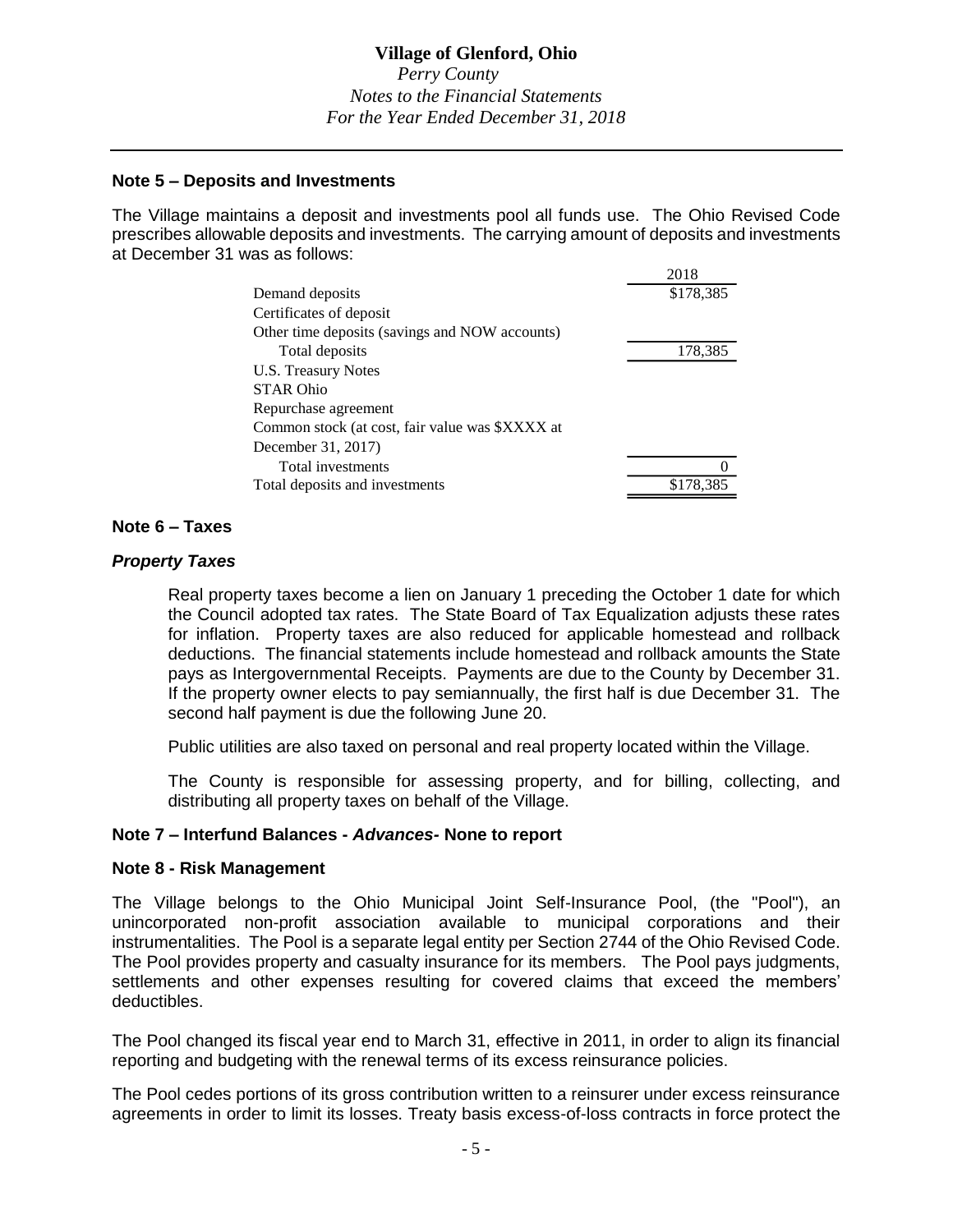Pool against losses over the retention level; at March 31, 2018, retention levels are \$100,000 and \$175,000 for property and casualty coverages, respectively.

The Pool remains liable to the extent the reinsuring companies are unable to meet their contractual obligations under reinsurance agreements.

The Pool's financial statements (audited by other auditors) conform to generally accepted accounting principles, and reported the following assets, liabilities and retained surplus at March 31, 2018 (the latest information available):

| Assets                     | 1,082,966  |
|----------------------------|------------|
| Liabilities                | (882, 203) |
| <b>Accumulated Surplus</b> | 209,386    |

Workers' Compensation coverage is provided by the State of Ohio. The Village pays the State Workers' Compensation System a premium based on a rate of .011303 per of gross salaries.

## **Note 9 - Defined Benefit Pension Plans**

#### *Ohio Public Employees Retirement System*

One employee belongs to the Ohio Public Employees Retirement System (OPERS). OPERS is a cost-sharing, multiple-employer plan. The Ohio Revised Code prescribes this plan's benefits, which include postretirement healthcare and survivor and disability benefits.

The Ohio Revised Code also prescribes contribution rates. OPERS members contributed 10%, of their gross salaries and the Village contributed an amount equaling 14%, of participants' gross salaries. The Village has paid all contributions required through December 31, 2018.

| Retirement Rates | Year      | Member Rate | Employer |
|------------------|-----------|-------------|----------|
|                  |           |             | Rate     |
| OPERS – Local    | 2012-2018 | 10%         | $4\%$    |

#### *Social Security*

The Village's Council Members & the Mayor contributed to social Security. This plan provides retirement benefits, including survivor and disability benefits to participants. They are paid per meeting so they are exempt from OPERS.

Members contributed 6.2 percent of their gross salaries. The Village contributed an amount equal to 6.2 percent of participants' gross salaries. The Village has paid all contributions required through December 31, 2018.

#### **Note 10 - Postemployment Benefits**

OPERS offer cost-sharing, multiple-employer defined benefit postemployment plans, which include multiple health care plans including medical coverage, prescription drug coverage, deposits to a Health Reimbursement Arrangement and Medicare Part B premium reimbursements, to qualifying benefit recipients. OPERS contribute 2 percent of the employer contribution to fund these benefits.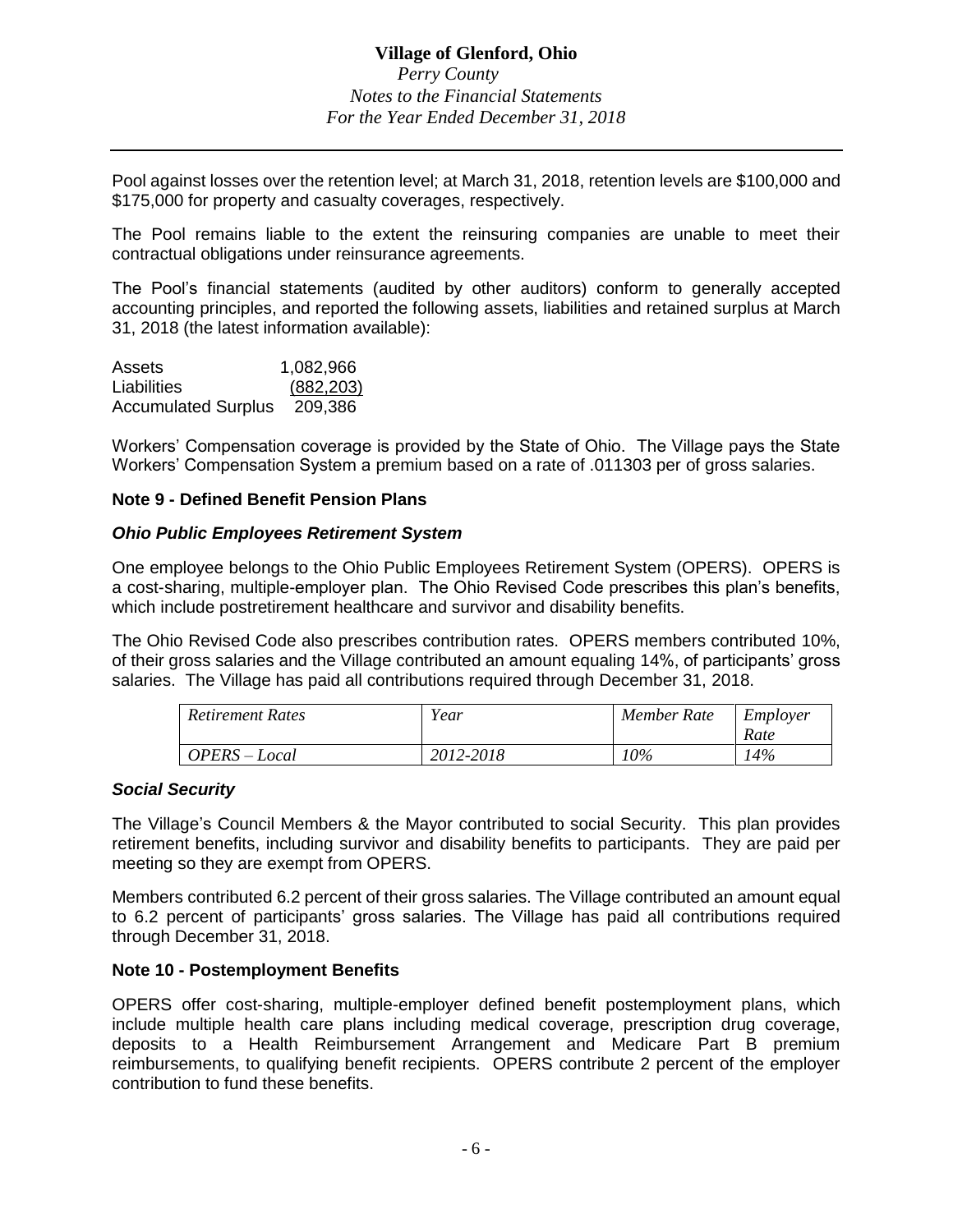### **Note 11 – Debt**

Debt outstanding at December 31, 2018 is as follows:

| Description:                               | Principal    | Interest Rate |
|--------------------------------------------|--------------|---------------|
| Ohio Water Development Authority (6730)    | \$29,054.06  | $0.00\%$      |
| Ohio Public Works Commission Loans (CR04Q) | \$810,000.00 | $0.00\%$      |
| Total                                      | \$839,054.06 |               |

The Village has arranged for a loan in the amount of \$330,883 from OWDA (6730). This loan is now finalized in the amount of \$33,204 and the loan carries a 0% interest rate. This loan is being used for the new waste water system. The loan will be repaid in semiannual installments of \$830.12 over 20 years. This loan is collateralized by utility receipts.

The Ohio Public Works Commission (CR04Q) loan relates to the construction of new sewer and treatment facility. The OPWC has approved a \$900,000 loan to the Village for this project and the loan carries a 0% interest rate. The loan will be repaid in semiannual installments of \$15,000 over 30 years. The loan is collateralized by utility revenue.

## *Amortization*

Amortization of the above debt, including interest, is scheduled as follows:

| Year ending  | <b>OWDA</b> | <b>OPWC</b> |     |     |
|--------------|-------------|-------------|-----|-----|
| December 31: | (6730)      | (CR04O)     |     |     |
| 2019         | 1,660       | 30,000      |     |     |
| 2020         | 1,660       | 30,000      |     |     |
| 2021         | 1,660       | 30,000      |     |     |
| 2022         | 1,660       | 30,000      |     |     |
| 2023         | 1,660       | 30,000      |     |     |
| 2024-2028    | 8,301       | 150,000     |     |     |
| 2029-2033    | 8.301       | 150,000     |     |     |
| 2034-2038    | 4,150       | 150,000     |     |     |
| 2039-2043    |             | 150,000     |     |     |
| 2044-2045    |             | 60,000      |     |     |
| Total        | \$29,053    | \$810,000   | \$0 | \$0 |

#### **Note 12 – Construction and Contractual Commitments - None to report**

#### **Note 13 – Contingent Liabilities - None to report**